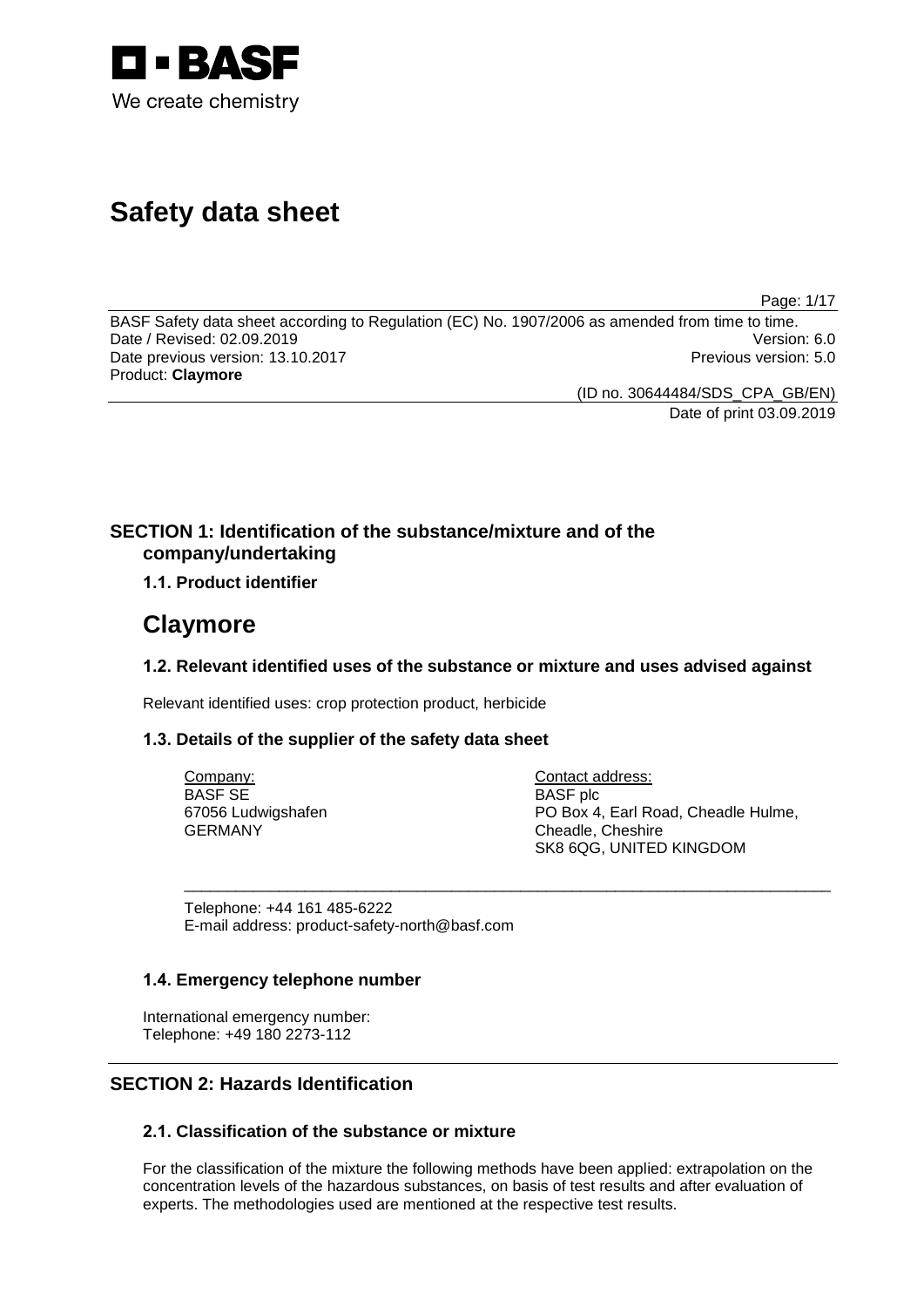BASF Safety data sheet according to Regulation (EC) No. 1907/2006 as amended from time to time. Date / Revised: 02.09.2019 Version: 6.0 Date previous version: 13.10.2017 **Previous version: 5.0 Previous version: 5.0** Product: **Claymore**

> (ID no. 30644484/SDS\_CPA\_GB/EN) Date of print 03.09.2019

According to Regulation (EC) No 1272/2008 [CLP]

Aquatic Acute 1 Aquatic Chronic 1

H400, H410, EUH401

For the classifications not written out in full in this section the full text can be found in section 16.

### **2.2. Label elements**

Globally Harmonized System (GHS) in accordance with UK regulations.

Pictogram:



one

Signal Word: Warning Hazard Statement:<br>H400 H400 Very toxic to aquatic life.<br>H410 Very toxic to aquatic life H410 Very toxic to aquatic life with long lasting effects.<br>EUH401 To avoid risks to human health and the environm To avoid risks to human health and the environment, comply with the instructions for use. Precautionary Statement:<br><sup>11</sup> P101 If medical advice is needed, have product container or label at hand.<br>P102 Seep out of reach of children. P102 Keep out of reach of children.<br>P103 Read label before use Read label before use. Precautionary Statements (Response): P391 Collect spillage. Precautionary Statements (Disposal): P501 Dispose of contents/container to a licensed hazardous-waste disposal contractor or collection site except for empty clean containers which can be disposed of as non-hazardous waste. Labeling of special preparations (GHS): EUH208: May produce an allergic reaction. Contains: pendimethalin (ISO), 1,2-benzisothiazol-3(2H)-

According to Regulation (EC) No 1272/2008 [CLP]

Page: 2/17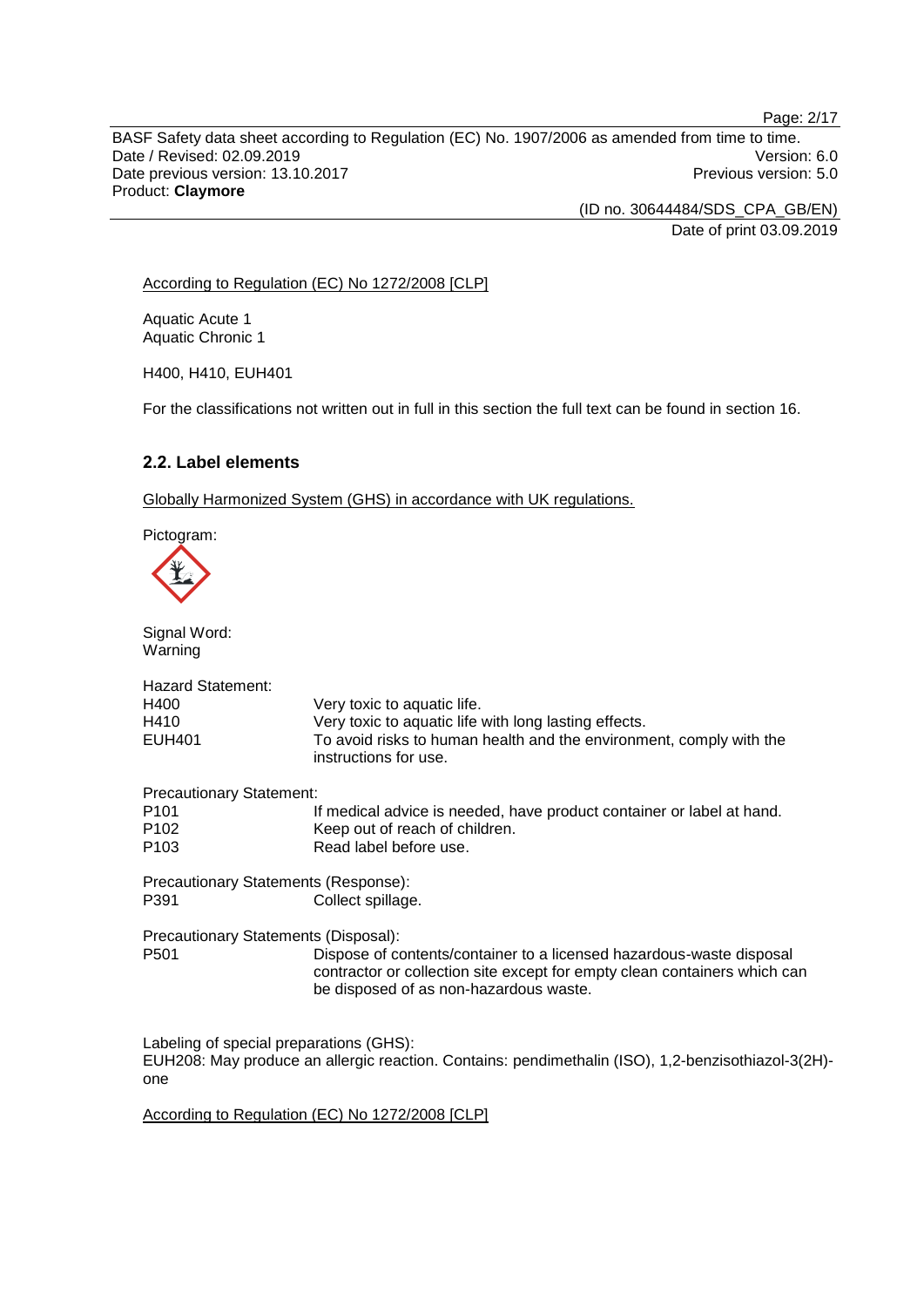Page: 3/17

BASF Safety data sheet according to Regulation (EC) No. 1907/2006 as amended from time to time. Date / Revised: 02.09.2019 Version: 6.0 Date previous version: 13.10.2017 **Previous version: 5.0 Previous version: 5.0** Product: **Claymore**

> (ID no. 30644484/SDS\_CPA\_GB/EN) Date of print 03.09.2019

Hazard determining component(s) for labelling: pendimethalin (ISO); N-(1-ethylpropyl)-2,6-dinitro-3,4-xylidine

### **2.3. Other hazards**

According to Regulation (EC) No 1272/2008 [CLP]

See section 12 - Results of PBT and vPvB assessment.

If applicable information is provided in this section on other hazards which do not result in classification but which may contribute to the overall hazards of the substance or mixture.

### **SECTION 3: Composition/Information on Ingredients**

#### **3.1. Substances**

Not applicable

### **3.2. Mixtures**

Chemical nature

crop protection product, herbicide, suspension concentrate (SC)

Hazardous ingredients (GHS) according to Regulation (EC) No. 1272/2008

pendimethalin (ISO); N-(1-ethylpropyl)-2,6-dinitro-3,4-xylidine

Content (W/W): 36.17 % CAS Number: 40487-42-1 EC-Number: 254-938-2 INDEX-Number: 609-042-00-X

Skin Sens. 1 Aquatic Acute 1 Aquatic Chronic 1 M-factor acute: 100 M-factor chronic: 10 H317, H400, H410

Differing classification according to current knowledge and the criteria given in Annex I of Regulation (EC) No. 1272/2008 Skin Sens. 1B Aquatic Acute 1 Aquatic Chronic 1

Alcohols, C9-11, ethoxylated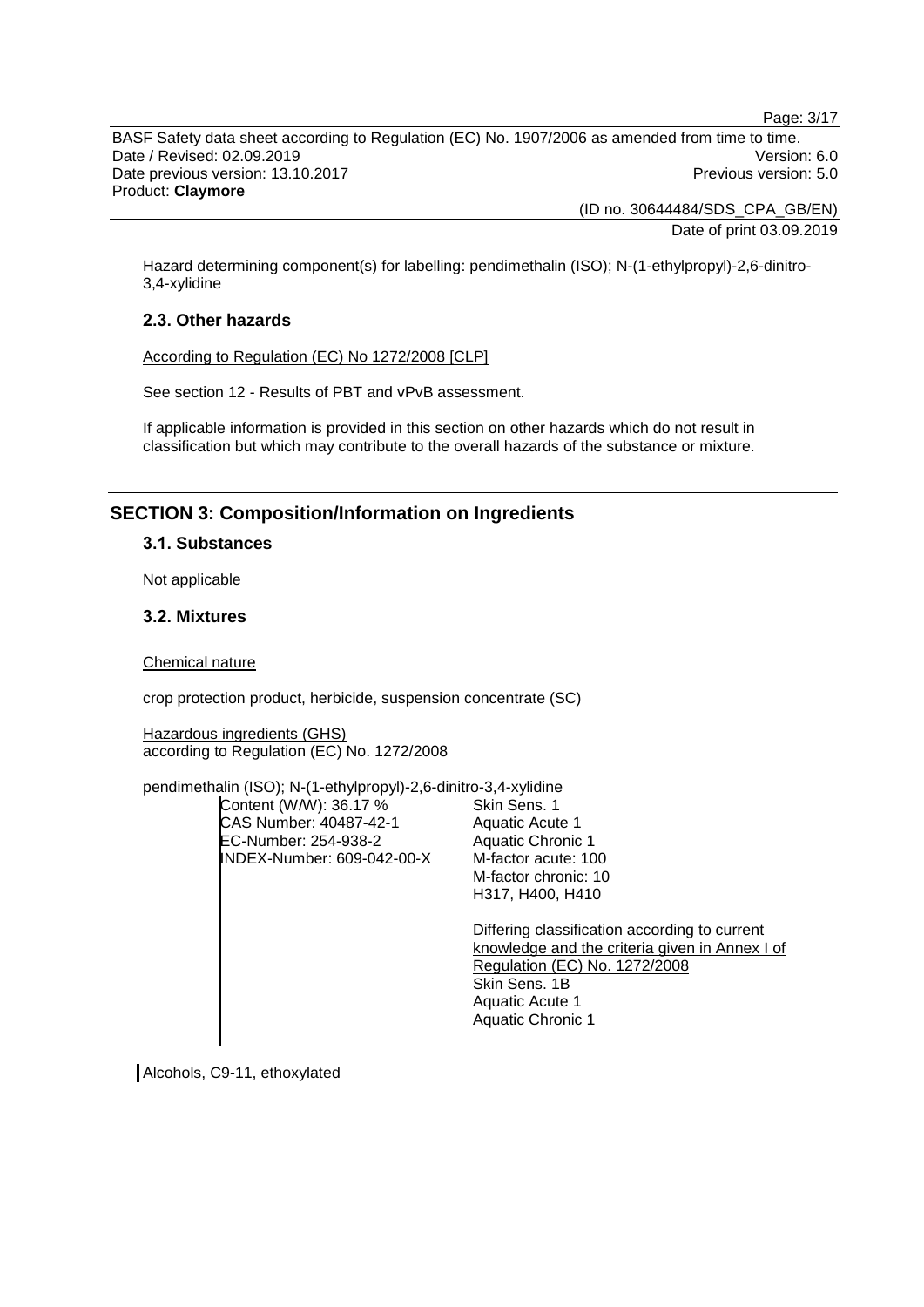Page: 4/17

BASF Safety data sheet according to Regulation (EC) No. 1907/2006 as amended from time to time. Date / Revised: 02.09.2019 Version: 6.0 Date previous version: 13.10.2017 **Previous version: 5.0 Previous version: 5.0** Product: **Claymore**

(ID no. 30644484/SDS\_CPA\_GB/EN)

Date of print 03.09.2019

Content (W/W):  $<$  10 % CAS Number: 68439-46-3 REACH registration number: 01- 2119979533-26

Eye Dam./Irrit. 1 H318

| Poly(oxy-1,2-ethanediyl), .alpha.-[tris(1-phenylethyl)phenyl]-.omega.-hydroxy- |                   |
|--------------------------------------------------------------------------------|-------------------|
| Content (W/W): $<$ 5 %                                                         | Aquatic Chronic 3 |
| CAS Number: 99734-09-5                                                         | H412              |
|                                                                                |                   |

1,2-benzisothiazol-3(2H)-one Content (W/W): < 0.05 % CAS Number: 2634-33-5 EC-Number: 220-120-9 REACH registration number: 01- 2120761540-60 INDEX-Number: 613-088-00-6

Acute Tox. 4 (oral) Skin Corr./Irrit. 2 Eye Dam./Irrit. 1 Skin Sens. 1 Aquatic Acute 1 M-factor acute: 1 M-factor chronic: 1 H318, H315, H302, H317, H400

Specific concentration limit: Skin Sens. 1: >= 0.05 %

Propane-1,2-diol Content (W/W):  $<$  10 % CAS Number: 57-55-6 EC-Number: 200-338-0 REACH registration number: 01- 2119456809-23

For the classifications not written out in full in this section, including the hazard classes and the hazard statements, the full text is listed in section 16.

### **SECTION 4: First-Aid Measures**

### **4.1. Description of first aid measures**

Remove contaminated clothing.

Show container, label and/or safety data sheet to physician.

If inhaled: Keep patient calm, remove to fresh air.

On skin contact: Wash thoroughly with soap and water.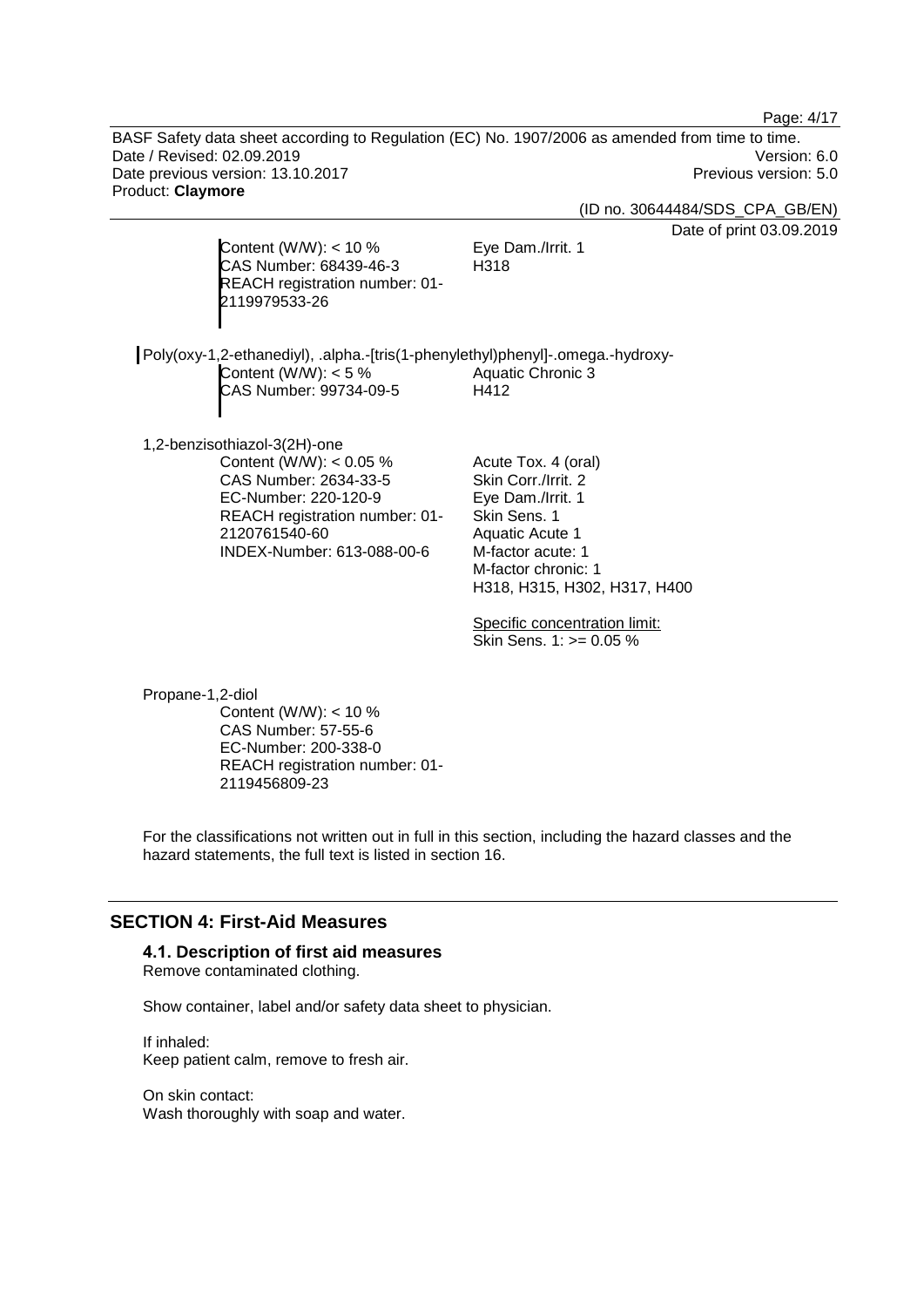Page: 5/17

BASF Safety data sheet according to Regulation (EC) No. 1907/2006 as amended from time to time. Date / Revised: 02.09.2019 Version: 6.0 Date previous version: 13.10.2017 **Previous version: 5.0 Previous version: 5.0** Product: **Claymore**

> (ID no. 30644484/SDS\_CPA\_GB/EN) Date of print 03.09.2019

On contact with eyes: Wash affected eyes for at least 15 minutes under running water with eyelids held open.

On ingestion: Rinse mouth and then drink 200-300 ml of water.

### **4.2. Most important symptoms and effects, both acute and delayed**

Symptoms: Additional information on symptoms and effects may be included in the GHS labeling phrases available in Section 2 and in the Toxicological assessments available in Section 11., (Further) symptoms and / or effects are not known so far

### **4.3. Indication of any immediate medical attention and special treatment needed**

Treatment: Symptomatic treatment (decontamination, vital functions).

### **SECTION 5: Fire-Fighting Measures**

**5.1. Extinguishing media**

Suitable extinguishing media: water spray, carbon dioxide, foam, dry powder

#### **5.2. Special hazards arising from the substance or mixture**

carbon monoxide, Carbon dioxide, nitrogen oxides The substances/groups of substances mentioned can be released in case of fire.

### **5.3. Advice for fire-fighters**

Special protective equipment: Wear self-contained breathing apparatus and chemical-protective clothing.

Further information:

Collect contaminated extinguishing water separately, do not allow to reach sewage or effluent systems. Dispose of fire debris and contaminated extinguishing water in accordance with official regulations. In case of fire and/or explosion do not breathe fumes. Keep containers cool by spraying with water if exposed to fire.

### **SECTION 6: Accidental Release Measures**

#### **6.1. Personal precautions, protective equipment and emergency procedures**

Do not breathe vapour/spray. Use personal protective clothing. Avoid contact with the skin, eyes and clothing.

### **6.2. Environmental precautions**

Do not discharge into the subsoil/soil. Do not discharge into drains/surface waters/groundwater.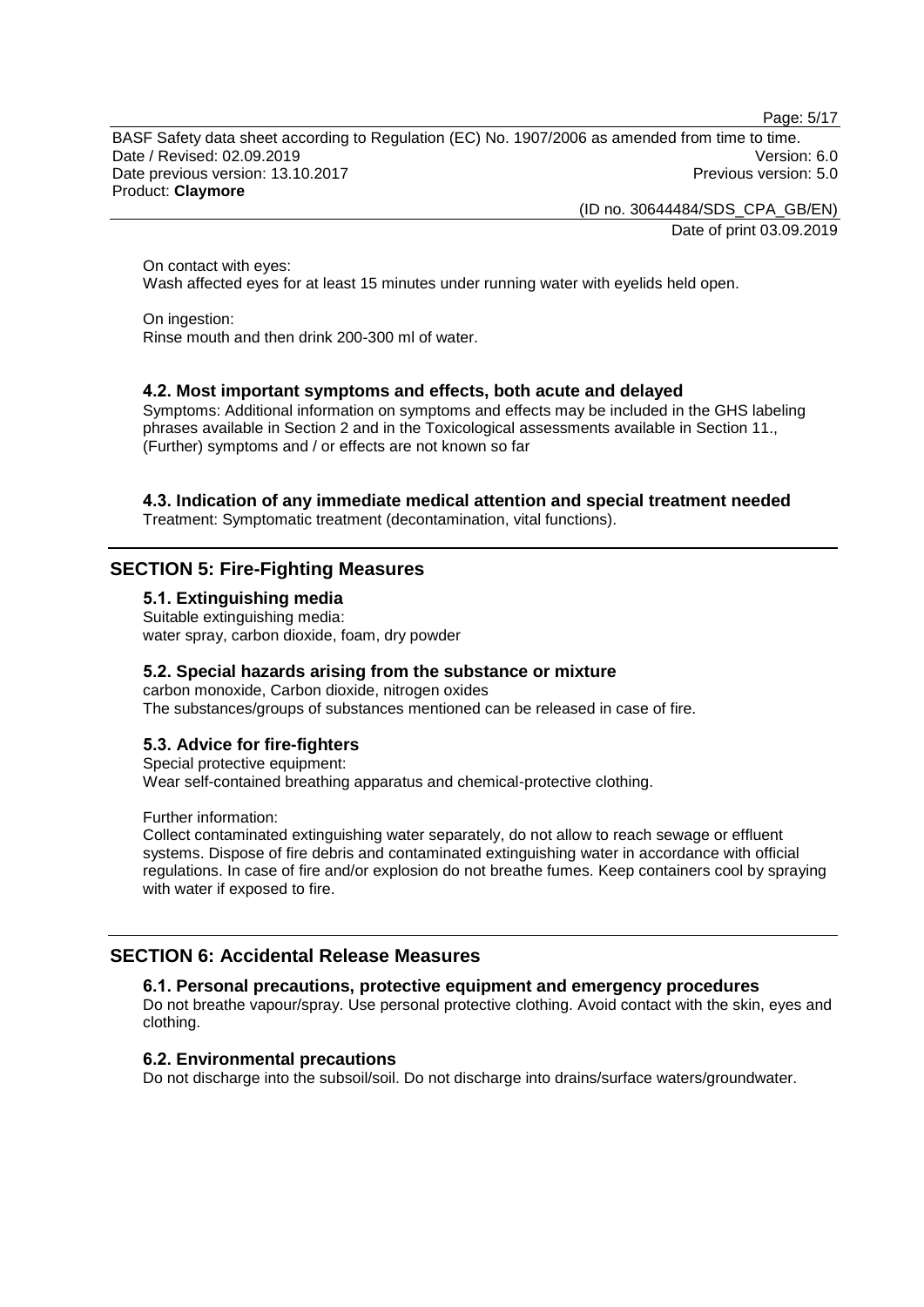Page: 6/17

BASF Safety data sheet according to Regulation (EC) No. 1907/2006 as amended from time to time. Date / Revised: 02.09.2019 Version: 6.0 Date previous version: 13.10.2017 **Previous version: 5.0 Previous version: 5.0** Product: **Claymore**

(ID no. 30644484/SDS\_CPA\_GB/EN)

Date of print 03.09.2019

Do not allow contamination of public drains or surface or ground waters. Inform local water plc if spillage enters drains and the Environment Agency (England & Wales), the Scottish Environmental Protection Agency (Scotland), or the Environment and Heritage Service (Northern Ireland) if it enters surface or ground waters. Keep people and animals away.

#### **6.3. Methods and material for containment and cleaning up**

For small amounts: Pick up with suitable absorbent material (e.g. sand, sawdust, general-purpose binder, kieselguhr).

For large amounts: Dike spillage. Pump off product.

Dispose of absorbed material in accordance with regulations. Collect waste in suitable containers, which can be labeled and sealed. Clean contaminated floors and objects thoroughly with water and detergents, observing environmental regulations.

#### **6.4. Reference to other sections**

Information regarding exposure controls/personal protection and disposal considerations can be found in section 8 and 13.

### **SECTION 7: Handling and Storage**

#### **7.1. Precautions for safe handling**

No special measures necessary if stored and handled correctly. Ensure thorough ventilation of stores and work areas. When using do not eat, drink or smoke. Hands and/or face should be washed before breaks and at the end of the shift.

Protection against fire and explosion:

No special precautions necessary. The substance/product is non-combustible. Product is not explosive.

### **7.2. Conditions for safe storage, including any incompatibilities**

Segregate from foods and animal feeds. Further information on storage conditions: Keep away from heat. Protect from direct sunlight.

Protect from temperatures below: -5 °C

Changes in the properties of the product may occur if substance/product is stored below indicated temperature for extended periods of time.

Protect from temperatures above: 35 °C

Changes in the properties of the product may occur if substance/product is stored above indicated temperature for extended periods of time.

### **7.3. Specific end use(s)**

For the relevant identified use(s) listed in Section 1 the advice mentioned in this section 7 is to be observed.

### **SECTION 8: Exposure Controls/Personal Protection**

### **8.1. Control parameters**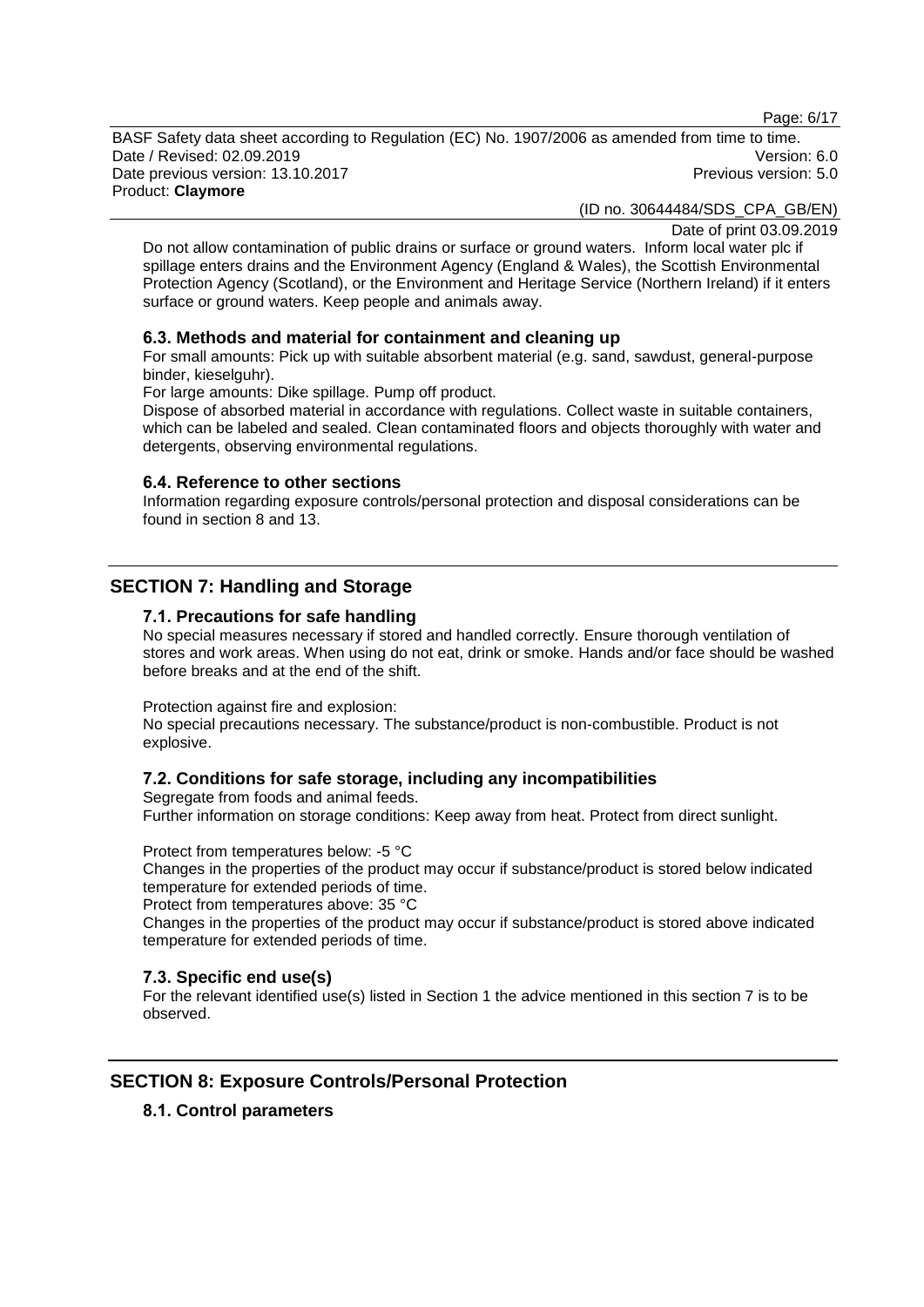Page: 7/17

BASF Safety data sheet according to Regulation (EC) No. 1907/2006 as amended from time to time. Date / Revised: 02.09.2019 Version: 6.0 Date previous version: 13.10.2017 **Previous version: 5.0 Previous version: 5.0** Product: **Claymore**

> (ID no. 30644484/SDS\_CPA\_GB/EN) Date of print 03.09.2019

Components with occupational exposure limits

57-55-6: Propane-1,2-diol

TWA value 474 mg/m3 ; 150 ppm (WEL/EH 40 (UK)), Total vapour and particulates TWA value 10 mg/m3 (WEL/EH 40 (UK)), Particulate

Refer to the current edition of HSE Guidance Note EH40 Occupational Exposure Limits (United Kingdom). For normal use and handling refer to the product label/leaflet.

#### **8.2. Exposure controls**

Personal protective equipment

Respiratory protection:

Suitable respiratory protection for higher concentrations or long-term effect: Combination filter for gases/vapours of organic, inorganic, acid inorganic and alkaline compounds (e.g. EN 14387 Type ABEK).

Hand protection:

Suitable chemical resistant safety gloves (EN 374) also with prolonged, direct contact (Recommended: Protective index 6, corresponding > 480 minutes of permeation time according to EN 374): E.g. nitrile rubber (0.4 mm), chloroprene rubber (0.5 mm), butyl rubber (0.7 mm) etc.

Eye protection: Safety glasses with side-shields (frame goggles) (e.g. EN 166)

Body protection:

Body protection must be chosen depending on activity and possible exposure, e.g. apron, protecting boots, chemical-protection suit (according to EN 14605 in case of splashes or EN ISO 13982 in case of dust).

#### General safety and hygiene measures

The statements on personal protective equipment in the instructions for use apply when handling crop-protection agents in final-consumer packing. Wearing of closed work clothing is recommended. Store work clothing separately. Keep away from food, drink and animal feeding stuffs.

### **SECTION 9: Physical and Chemical Properties**

### **9.1. Information on basic physical and chemical properties**

| Form:            | liquid                                                          |
|------------------|-----------------------------------------------------------------|
| Colour:          | orange                                                          |
| Odour:           | flowery                                                         |
| Odour threshold: |                                                                 |
|                  | Not determined due to potential<br>health hazard by inhalation. |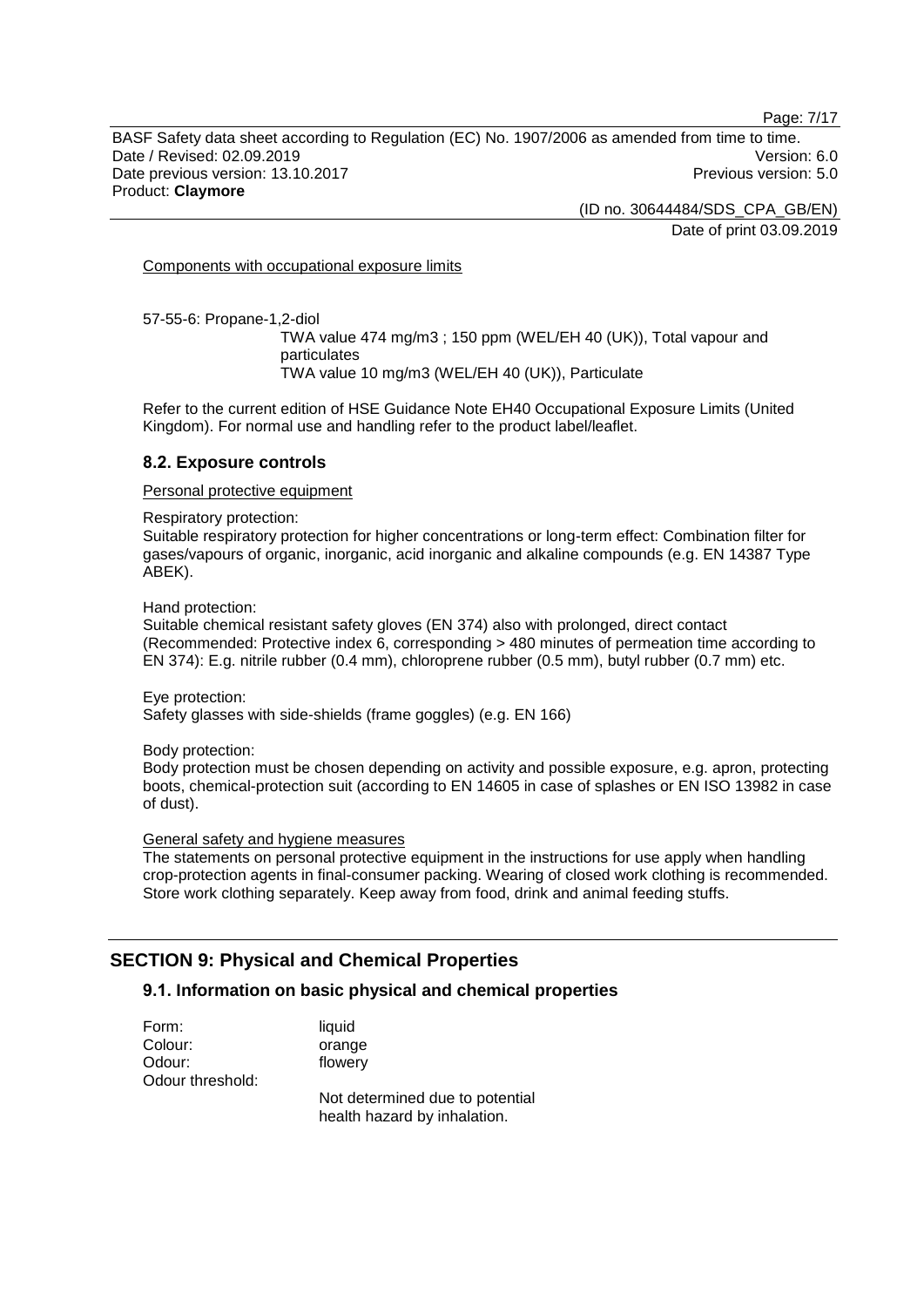Page: 8/17

BASF Safety data sheet according to Regulation (EC) No. 1907/2006 as amended from time to time. Date / Revised: 02.09.2019<br>
Date previous version: 13.10.2017<br>
Date previous version: 13.10.2017 Date previous version: 13.10.2017 Product: **Claymore**

(ID no. 30644484/SDS\_CPA\_GB/EN)

Date of print 03.09.2019

|                                                     |                                                                        | Dale of print 05.09.2 |
|-----------------------------------------------------|------------------------------------------------------------------------|-----------------------|
| pH value:                                           | approx. 6.5 - 8.5                                                      |                       |
|                                                     | (22 °C)                                                                |                       |
| Melting point:                                      | $<$ -20 $^{\circ}$ C                                                   |                       |
| Boiling point:                                      | approx. 100 °C                                                         |                       |
|                                                     | Information applies to the solvent.                                    |                       |
| Flash point:                                        |                                                                        |                       |
|                                                     | No flash point - Measurement made                                      |                       |
|                                                     | up to the boiling point.                                               |                       |
| Evaporation rate:                                   |                                                                        |                       |
|                                                     | not applicable                                                         |                       |
| Flammability:                                       | not applicable                                                         |                       |
| Lower explosion limit:                              |                                                                        |                       |
|                                                     | As a result of our experience with this                                |                       |
|                                                     | product and our knowledge of its                                       |                       |
|                                                     | composition we do not expect any                                       |                       |
|                                                     | hazard as long as the product is used                                  |                       |
|                                                     | appropriately and in accordance with                                   |                       |
|                                                     | the intended use.                                                      |                       |
| Upper explosion limit:                              |                                                                        |                       |
|                                                     | As a result of our experience with this                                |                       |
|                                                     | product and our knowledge of its                                       |                       |
|                                                     | composition we do not expect any                                       |                       |
|                                                     | hazard as long as the product is used                                  |                       |
|                                                     | appropriately and in accordance with                                   |                       |
|                                                     | the intended use.                                                      |                       |
| Ignition temperature:                               | approx. 385 °C                                                         |                       |
| Vapour pressure:                                    | approx. 23.4 hPa                                                       |                       |
|                                                     | (20 °C)                                                                |                       |
|                                                     | Information applies to the solvent.                                    |                       |
| Density:                                            | approx. 1.10 g/cm3<br>(20 °C)                                          |                       |
| Relative vapour density (air):                      |                                                                        |                       |
|                                                     | not applicable                                                         |                       |
| Solubility in water:                                | dispersible                                                            |                       |
| Partitioning coefficient n-octanol/water (log Kow): |                                                                        |                       |
|                                                     | not applicable                                                         |                       |
|                                                     | Thermal decomposition: 190 °C, 1,440 kJ/kg, (DSC (OECD 113))           |                       |
|                                                     | (onset temperature)                                                    |                       |
|                                                     | Not a substance liable to self-decomposition according to UN transport |                       |
|                                                     | regulations, class 4.1.                                                |                       |
| Viscosity, dynamic:                                 | approx. 146 mPa.s                                                      |                       |
|                                                     | (1001/s)                                                               |                       |
| Explosion hazard:                                   | not explosive                                                          |                       |
| Fire promoting properties:                          | not fire-propagating                                                   |                       |
|                                                     |                                                                        |                       |
|                                                     |                                                                        |                       |

### **9.2. Other information**

SADT:  $> 75 °C$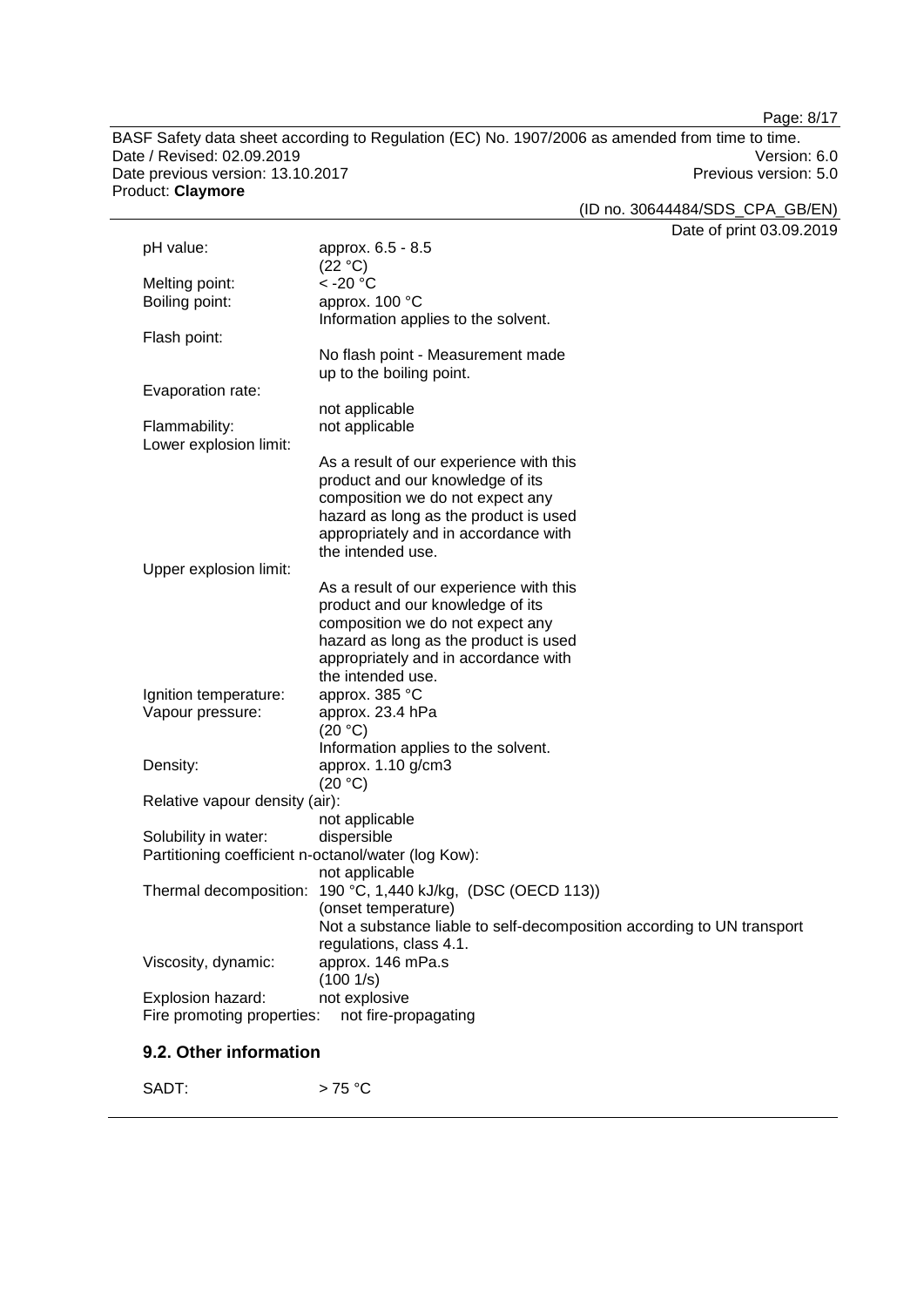Page: 9/17

BASF Safety data sheet according to Regulation (EC) No. 1907/2006 as amended from time to time. Date / Revised: 02.09.2019 Version: 6.0 Date previous version: 13.10.2017 **Previous version: 5.0 Previous version: 5.0** Product: **Claymore**

(ID no. 30644484/SDS\_CPA\_GB/EN)

Date of print 03.09.2019

### **SECTION 10: Stability and Reactivity**

### **10.1. Reactivity**

No hazardous reactions if stored and handled as prescribed/indicated.

#### **10.2. Chemical stability**

The product is stable if stored and handled as prescribed/indicated.

#### **10.3. Possibility of hazardous reactions**

No hazardous reactions if stored and handled as prescribed/indicated.

#### **10.4. Conditions to avoid**

See MSDS section 7 - Handling and storage.

#### **10.5. Incompatible materials**

Substances to avoid: strong acids, strong bases, strong oxidizing agents

### **10.6. Hazardous decomposition products**

Hazardous decomposition products: No hazardous decomposition products if stored and handled as prescribed/indicated.

### **SECTION 11: Toxicological Information**

### **11.1. Information on toxicological effects**

#### Acute toxicity

Assessment of acute toxicity: Virtually nontoxic after a single ingestion. Virtually nontoxic after a single skin contact. Virtually nontoxic by inhalation.

Experimental/calculated data: LD50 rat (oral): > 5,000 mg/kg (OECD Guideline 401) The product has not been tested. The statement has been derived from substances/products of a similar structure or composition.

LC50 rat (by inhalation): > 5.02 mg/l 4 h (OECD Guideline 403) An aerosol was tested.

LD50 rat (dermal): > 4,000 mg/kg (OECD Guideline 402) No mortality was observed. The product has not been tested. The statement has been derived from substances/products of a similar structure or composition.

#### Irritation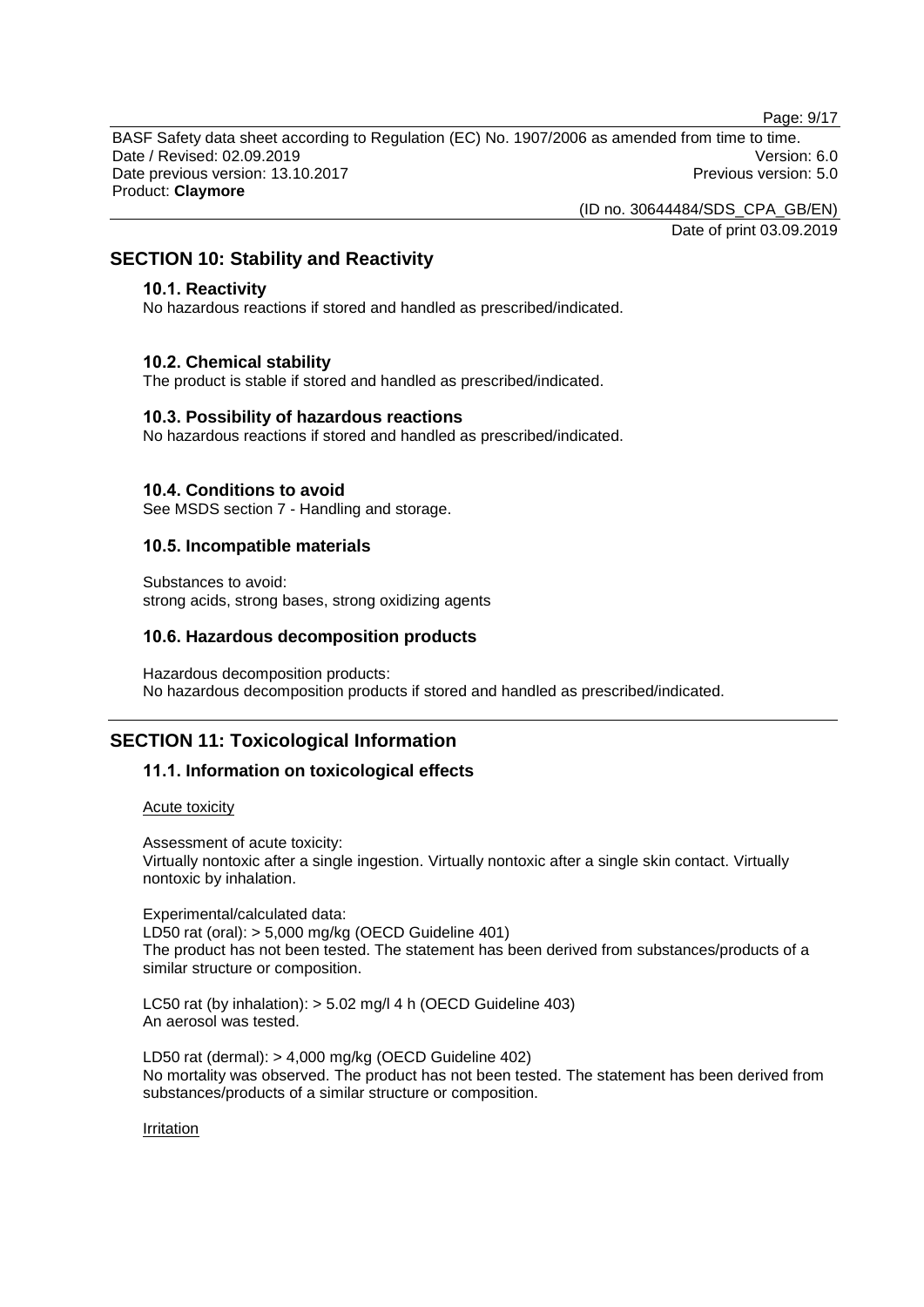Page: 10/17

BASF Safety data sheet according to Regulation (EC) No. 1907/2006 as amended from time to time. Date / Revised: 02.09.2019 Version: 6.0 Date previous version: 13.10.2017 **Previous version: 5.0 Previous version: 5.0** Product: **Claymore**

> (ID no. 30644484/SDS\_CPA\_GB/EN) Date of print 03.09.2019

Assessment of irritating effects:

The product has not been tested. The statement has been derived from substances/products of a similar structure or composition. Not irritating to the skin. Not irritating to the eyes.

Experimental/calculated data: Skin corrosion/irritation rabbit: non-irritant

Serious eye damage/irritation rabbit: non-irritant

#### Respiratory/Skin sensitization

Assessment of sensitization: There is no evidence of a skin-sensitizing potential.

Experimental/calculated data: modified Buehler test guinea pig: Skin sensitizing effects were not observed in animal studies.

#### Germ cell mutagenicity

Assessment of mutagenicity:

The product has not been tested. The statement has been derived from the properties of the individual components. Mutagenicity tests revealed no genotoxic potential.

#### **Carcinogenicity**

Assessment of carcinogenicity:

The product has not been tested. The statement has been derived from the properties of the individual components.

#### *Information on: pendimethalin (ISO); N-(1-ethylpropyl)-2,6-dinitro-3,4-xylidine Assessment of carcinogenicity:*

*In long-term studies in rats the substance induced thyroid tumors. The effect is caused by an animal specific mechanism that has no human counter part. In long-term studies in mice in which the substance was given by feed, a carcinogenic effect was not observed.*

----------------------------------

#### Reproductive toxicity

Assessment of reproduction toxicity: The product has not been tested. The statement has been derived from the properties of the individual components. The results of animal studies gave no indication of a fertility impairing effect.

#### Developmental toxicity

Assessment of teratogenicity:

The product has not been tested. The statement has been derived from the properties of the individual components. Animal studies gave no indication of a developmental toxic effect at doses that were not toxic to the parental animals.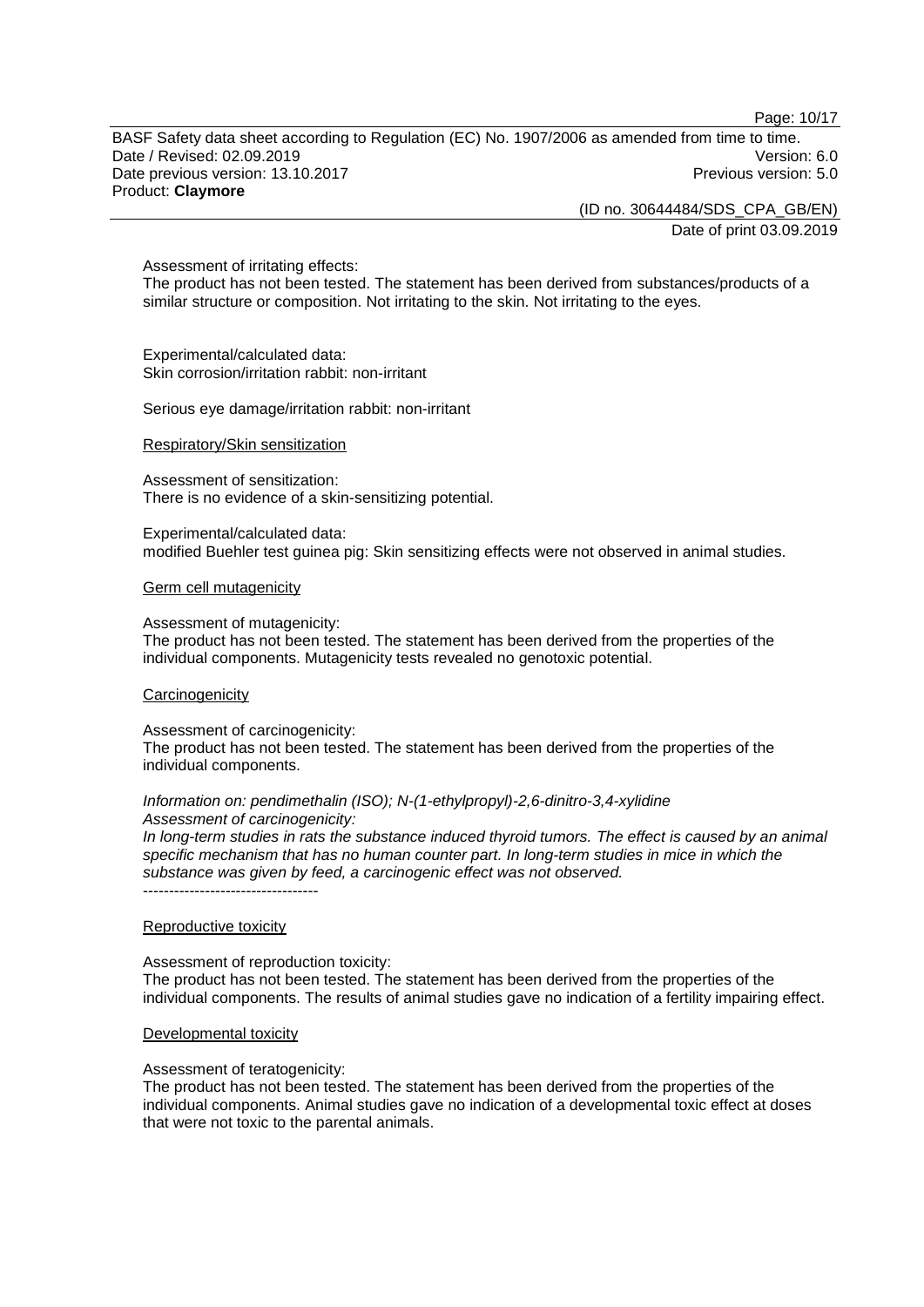Page: 11/17

BASF Safety data sheet according to Regulation (EC) No. 1907/2006 as amended from time to time. Date / Revised: 02.09.2019 Version: 6.0 Date previous version: 13.10.2017 **Previous version: 5.0 Previous version: 5.0** Product: **Claymore**

(ID no. 30644484/SDS\_CPA\_GB/EN)

Date of print 03.09.2019

Specific target organ toxicity (single exposure)

Assessment of STOT single: Based on the available information there is no specific target organ toxicity to be expected after a single exposure.

Remarks: The product has not been tested. The statement has been derived from the properties of the individual components.

Repeated dose toxicity and Specific target organ toxicity (repeated exposure)

Assessment of repeated dose toxicity: The product has not been tested. The statement has been derived from the properties of the individual components.

*Information on: pendimethalin (ISO); N-(1-ethylpropyl)-2,6-dinitro-3,4-xylidine Assessment of repeated dose toxicity: No substance-specific organtoxicity was observed after repeated administration to animals. Adaptive effects were observed after repeated exposure in animal studies.* ----------------------------------

Aspiration hazard

The product has not been tested. The statement has been derived from the properties of the individual components. No aspiration hazard expected.

Other relevant toxicity information

Misuse can be harmful to health.

### **SECTION 12: Ecological Information**

#### **12.1. Toxicity**

Assessment of aquatic toxicity: Very toxic to aquatic life with long lasting effects. The product has not been tested. The statement has been derived from substances/products of a similar structure or composition.

Toxicity to fish: LC50 (96 h) 0.5 mg/l, Oncorhynchus mykiss

Aquatic invertebrates: EC50 (48 h) 25 mg/l, Daphnia magna

Aquatic plants: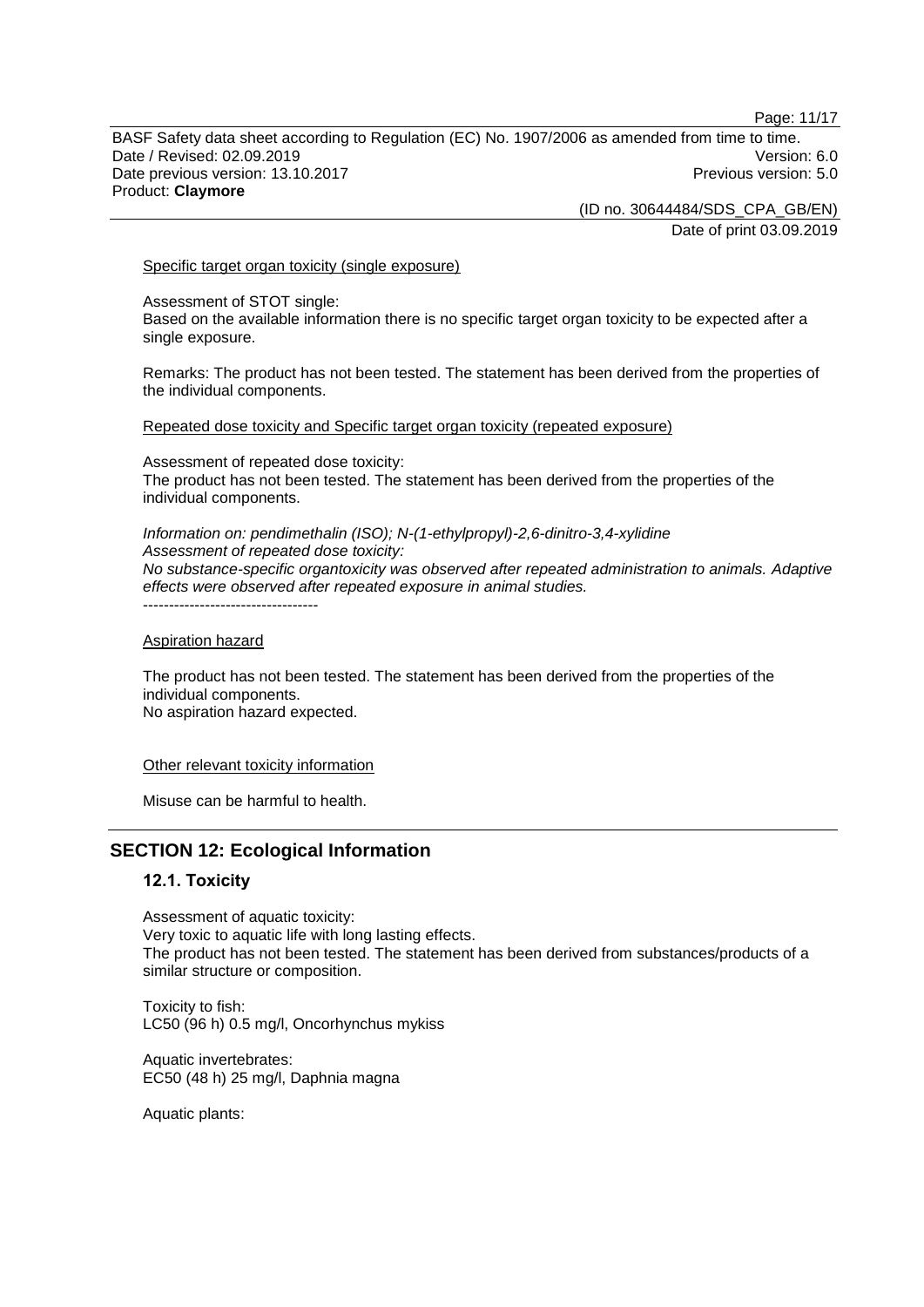Page: 12/17

BASF Safety data sheet according to Regulation (EC) No. 1907/2006 as amended from time to time. Date / Revised: 02.09.2019 Version: 6.0 Date previous version: 13.10.2017 **Previous version: 5.0 Previous version: 5.0** Product: **Claymore**

(ID no. 30644484/SDS\_CPA\_GB/EN)

Date of print 03.09.2019

EC50 (72 h) 0.158 mg/l, Pseudokirchneriella subcapitata

EC50 (72 h) 0.023 mg/l, Scenedesmus subspicatus

No observed effect concentration (72 h) 0.0025 mg/l, Scenedesmus subspicatus

### **12.2. Persistence and degradability**

Assessment biodegradation and elimination (H2O): The product has not been tested. The statement has been derived from the properties of the individual components.

*Information on: pendimethalin (ISO); N-(1-ethylpropyl)-2,6-dinitro-3,4-xylidine Assessment biodegradation and elimination (H2O): Not readily biodegradable (by OECD criteria).* ----------------------------------

### **12.3. Bioaccumulative potential**

Assessment bioaccumulation potential: The product has not been tested. The statement has been derived from the properties of the individual components.

*Information on: pendimethalin (ISO); N-(1-ethylpropyl)-2,6-dinitro-3,4-xylidine Bioaccumulation potential: Bioconcentration factor: 3,300 Based on a weight of evidence, the compound will not bioaccumulate.*

----------------------------------

### **12.4. Mobility in soil**

Assessment transport between environmental compartments: Adsorption in soil: The product has not been tested. The statement has been derived from the properties of the individual components.

*Information on: pendimethalin (ISO); N-(1-ethylpropyl)-2,6-dinitro-3,4-xylidine Assessment transport between environmental compartments: Volatility: The substance will slowly evaporate into the atmosphere from the water surface. Adsorption in soil: Following exposure to soil, adsorption to solid soil particles is probable, therefore contamination of groundwater is not expected.* ----------------------------------

### **12.5. Results of PBT and vPvB assessment**

The product does not contain a substance fulfilling the PBT (persistent/bioaccumulative/toxic) criteria or the vPvB (very persistent/very bioaccumulative) criteria.

### **12.6. Other adverse effects**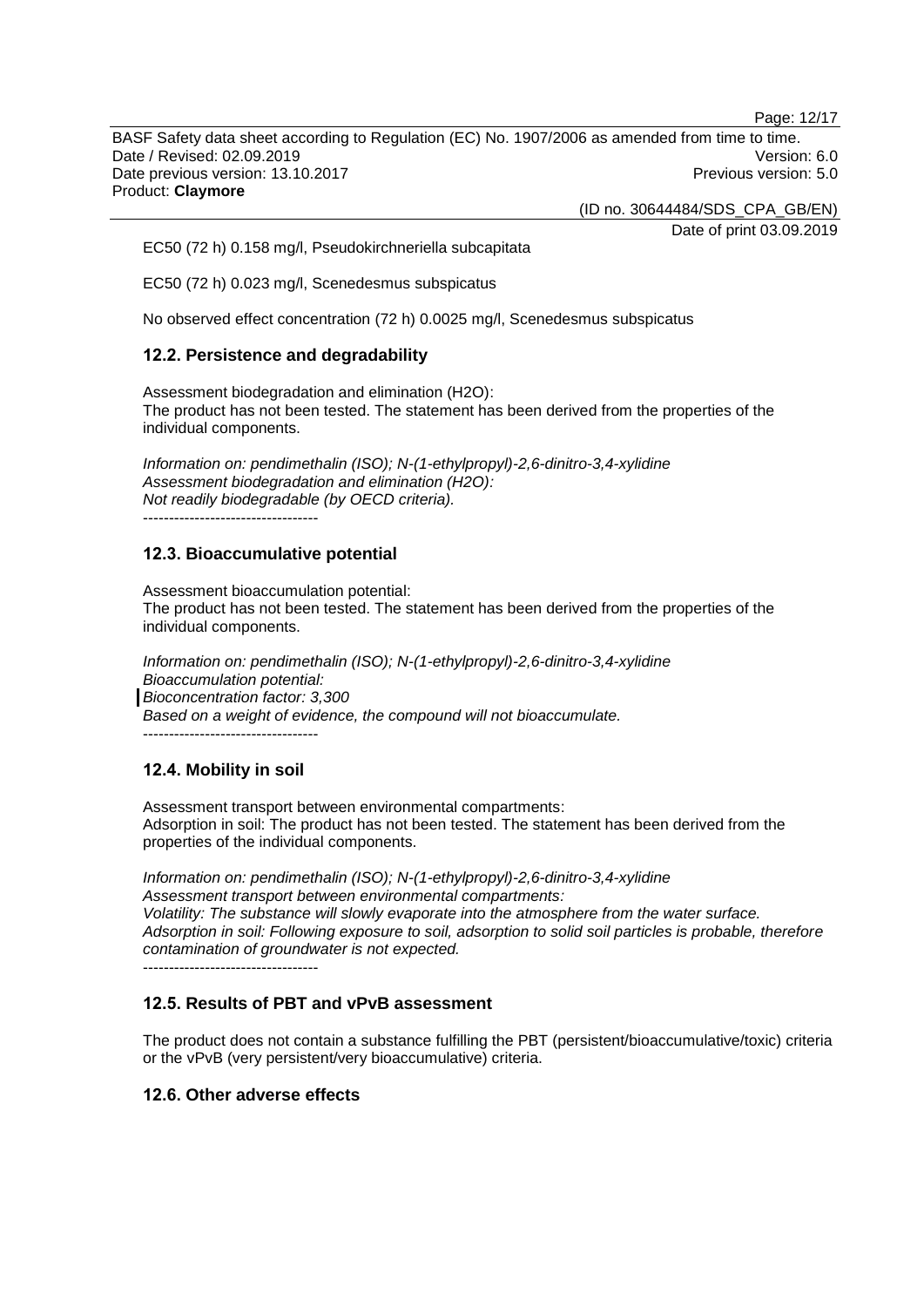Page: 13/17

BASF Safety data sheet according to Regulation (EC) No. 1907/2006 as amended from time to time. Date / Revised: 02.09.2019 Version: 6.0 Date previous version: 13.10.2017 **Previous version: 5.0 Previous version: 5.0** Product: **Claymore**

(ID no. 30644484/SDS\_CPA\_GB/EN)

Date of print 03.09.2019

The product does not contain substances that are listed in Regulation (EC) 1005/2009 on substances that deplete the ozone layer.

### **12.7. Additional information**

Other ecotoxicological advice: Do not discharge product into the environment without control.

### **SECTION 13: Disposal Considerations**

#### **13.1. Waste treatment methods**

Must be disposed of or incinerated in accordance with local regulations.

The UK Environmental Protection (Duty of Care) Regulations (EP) and amendments should be noted (United Kingdom).

This product and any uncleaned containers must be disposed of as hazardous waste in accordance with the 2005 Hazardous Waste Regulations and amendments (United Kingdom)

Contaminated packaging:

Contaminated packaging should be emptied as far as possible and disposed of in the same manner as the substance/product.

### **SECTION 14: Transport Information**

#### **Land transport**

ADR

| UN number                             | UN3082                                                                                           |
|---------------------------------------|--------------------------------------------------------------------------------------------------|
| UN proper shipping name:              | ENVIRONMENTALLY HAZARDOUS SUBSTANCE, LIQUID,                                                     |
| Transport hazard class(es):           | N.O.S. (contains PENDIMETHALIN)                                                                  |
| Packing group:                        | 9. EHSM                                                                                          |
| Environmental hazards:                | Ш                                                                                                |
| Special precautions for               | yes                                                                                              |
| user:                                 | None known                                                                                       |
| <b>RID</b>                            |                                                                                                  |
| UN number<br>UN proper shipping name: | <b>UN3082</b><br>ENVIRONMENTALLY HAZARDOUS SUBSTANCE, LIQUID,<br>N.O.S. (contains PENDIMETHALIN) |
| Transport hazard class(es):           | 9, EHSM                                                                                          |
| Packing group:                        | Ш                                                                                                |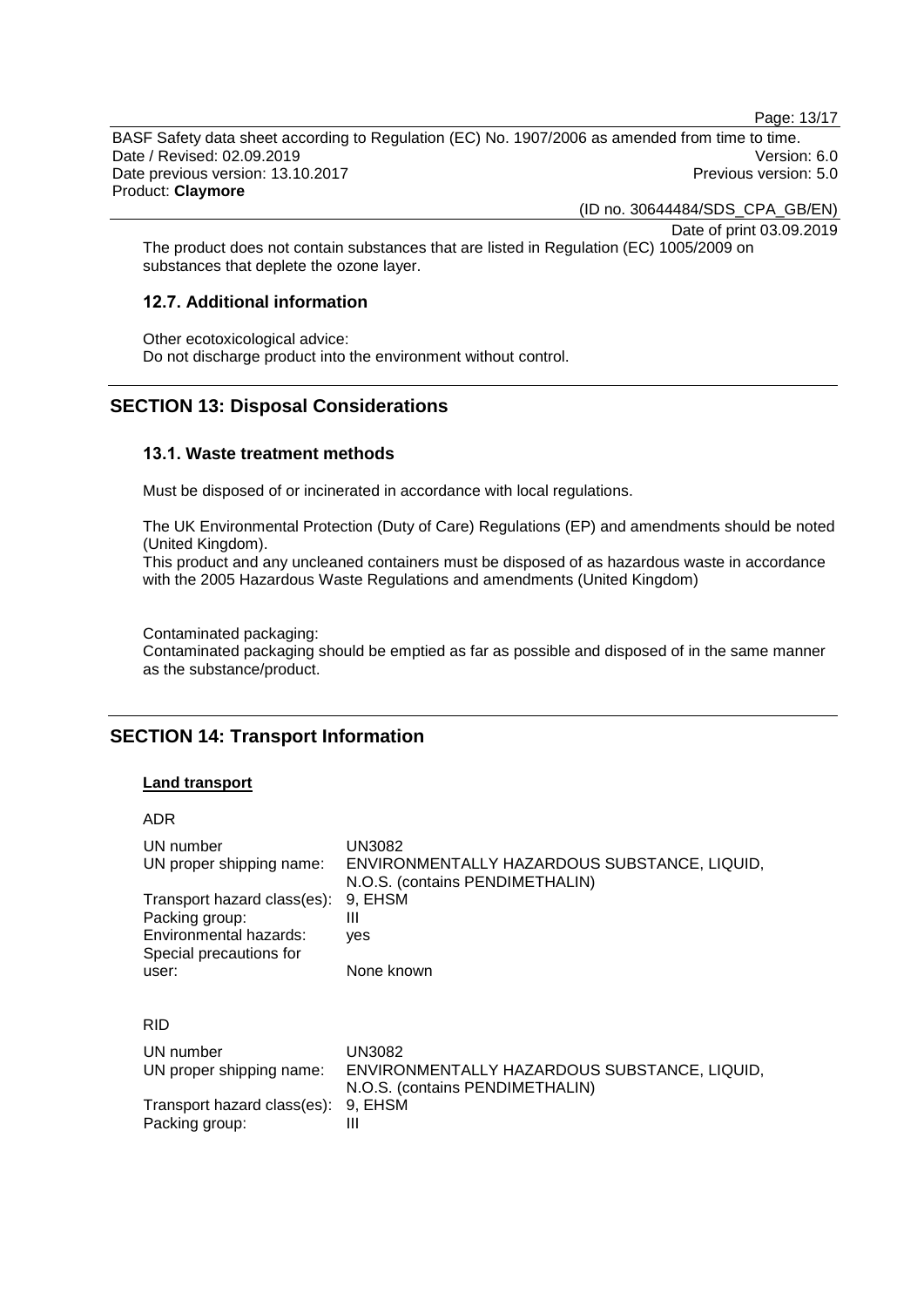Page: 14/17

BASF Safety data sheet according to Regulation (EC) No. 1907/2006 as amended from time to time. Date / Revised: 02.09.2019<br>
Date previous version: 13.10.2017<br>
Date previous version: 13.10.2017 Date previous version: 13.10.2017 Product: **Claymore**

(ID no. 30644484/SDS\_CPA\_GB/EN)

Date of print 03.09.2019

| Environmental hazards:  | ves        |
|-------------------------|------------|
| Special precautions for | None known |
| user:                   |            |

#### **Inland waterway transport** ADN

UN number UN3082<br>UN proper shipping name: ENVIRO ENVIRONMENTALLY HAZARDOUS SUBSTANCE, LIQUID, N.O.S. (contains PENDIMETHALIN) Transport hazard class(es): 9,<br>Packing group: III Packing group: III<br>Environmental hazards: ves Environmental hazards: Special precautions for user: None known

Transport in inland waterway vessel Not evaluated

### **Sea transport**

#### IMDG

| UN number:<br>UN proper shipping name: | UN 3082<br>ENVIRONMENTALLY HAZARDOUS SUBSTANCE, LIQUID,<br>N.O.S. (contains PENDIMETHALIN) |
|----------------------------------------|--------------------------------------------------------------------------------------------|
| Transport hazard class(es):            | 9. EHSM                                                                                    |
| Packing group:                         | Ш                                                                                          |
| Environmental hazards:                 | ves                                                                                        |
|                                        | Marine pollutant: YES                                                                      |
| Special precautions for<br>user:       | None known                                                                                 |

### **Air transport**

### IATA/ICAO

| UN number:                          | UN 3082                                      |
|-------------------------------------|----------------------------------------------|
| UN proper shipping name:            | ENVIRONMENTALLY HAZARDOUS SUBSTANCE, LIQUID, |
|                                     | N.O.S. (contains PENDIMETHALIN)              |
| Transport hazard class(es): 9, EHSM |                                              |
| Packing group:                      |                                              |
| Environmental hazards:              | ves                                          |
| Special precautions for             | None known                                   |
| user:                               |                                              |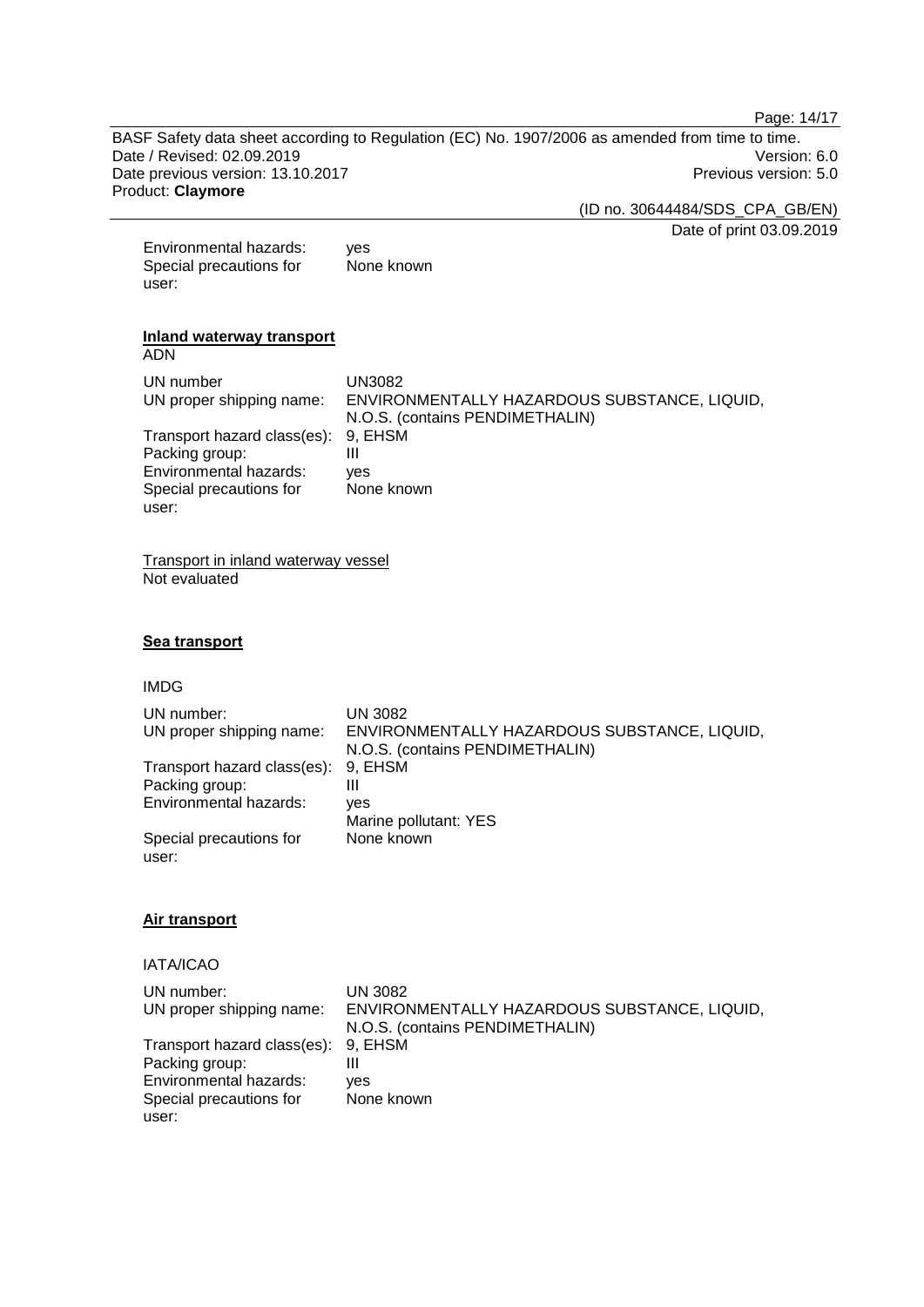Page: 15/17

BASF Safety data sheet according to Regulation (EC) No. 1907/2006 as amended from time to time. Date / Revised: 02.09.2019 Version: 6.0 Date previous version: 13.10.2017 **Previous version: 5.0 Previous version: 5.0** Product: **Claymore**

> (ID no. 30644484/SDS\_CPA\_GB/EN) Date of print 03.09.2019

### **14.1. UN number**

See corresponding entries for "UN number" for the respective regulations in the tables above.

#### **14.2. UN proper shipping name**

See corresponding entries for "UN proper shipping name" for the respective regulations in the tables above.

#### **14.3. Transport hazard class(es)**

See corresponding entries for "Transport hazard class(es)" for the respective regulations in the tables above.

#### **14.4. Packing group**

See corresponding entries for "Packing group" for the respective regulations in the tables above.

#### **14.5. Environmental hazards**

See corresponding entries for "Environmental hazards" for the respective regulations in the tables above.

#### **14.6. Special precautions for user**

See corresponding entries for "Special precautions for user" for the respective regulations in the tables above.

### **14.7. Transport in bulk according to Annex II of MARPOL and the IBC Code**

| Regulation:         | Not evaluated |
|---------------------|---------------|
| Shipment approved:  | Not evaluated |
| Pollution name:     | Not evaluated |
| Pollution category: | Not evaluated |
| Ship Type:          | Not evaluated |
|                     |               |

#### **Further information**

This product is subject to the most recent edition of "The Carriage of Dangerous Goods and Use of Transportable Pressure Equipment Regulations" and their amendments (United Kingdom).

### **SECTION 15: Regulatory Information**

### **15.1. Safety, health and environmental regulations/legislation specific for the substance or mixture**

Prohibitions, Restrictions and Authorizations

Annex XVII of Regulation (EC) No 1907/2006: Number on List: 3 Restrictions of Regulation (EC) No 1907/2006, Annex XVII, do not apply for the intended use(s) of the product given in this MSDS.

This product is classified under the European CLP Regulation.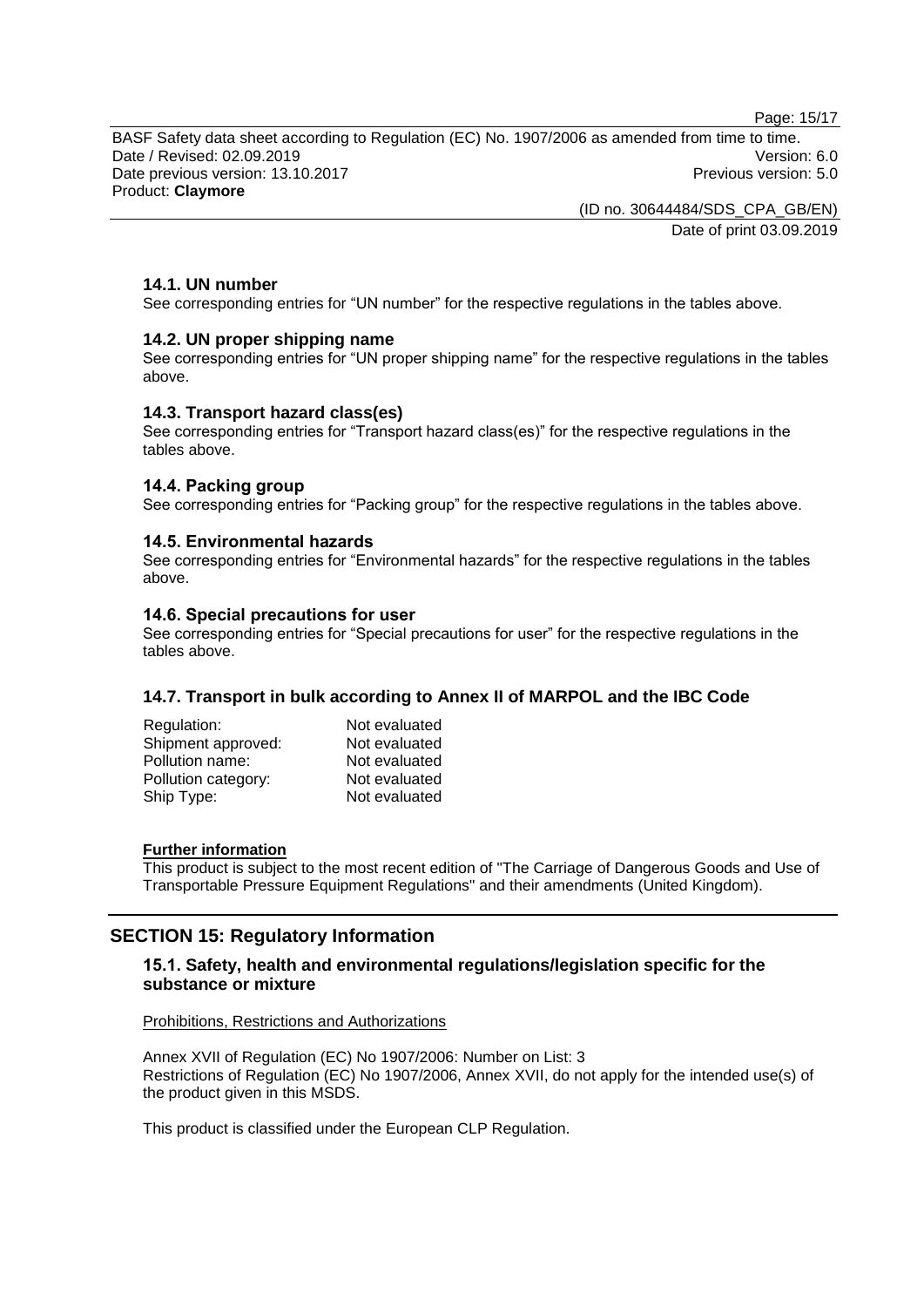Page: 16/17

BASF Safety data sheet according to Regulation (EC) No. 1907/2006 as amended from time to time. Date / Revised: 02.09.2019 Version: 6.0 Date previous version: 13.10.2017 **Previous version: 5.0 Previous version: 5.0** Product: **Claymore**

> (ID no. 30644484/SDS\_CPA\_GB/EN) Date of print 03.09.2019

The data should be considered when making any assessment under the Control of Substances Hazardous to Health Regulations (COSHH), and related guidance, for example, 'COSHH Essentials' (United Kingdom).

This product may be subject to the Control of Major Accident Hazards Regulations (COMAH), and amendments if specific threshold tonnages are exceeded (United Kingdom).

### **15.2. Chemical Safety Assessment**

Advice on product handling can be found in sections 7 and 8 of this safety data sheet.

### **SECTION 16: Other Information**

For proper and safe use of this product, please refer to the approval conditions laid down on the product label.

| Full text of the classifications, including the hazard classes and the hazard statements, if mentioned |  |  |
|--------------------------------------------------------------------------------------------------------|--|--|
| $\sim$ 2224 $\sim$ 0.200                                                                               |  |  |

| in section 2 or 3:     |                                                                                              |
|------------------------|----------------------------------------------------------------------------------------------|
| <b>Aquatic Acute</b>   | Hazardous to the aquatic environment - acute                                                 |
| <b>Aquatic Chronic</b> | Hazardous to the aquatic environment - chronic                                               |
| Skin Sens.             | Skin sensitization                                                                           |
| Eye Dam./Irrit.        | Serious eye damage/eye irritation                                                            |
| Acute Tox.             | Acute toxicity                                                                               |
| Skin Corr./Irrit.      | Skin corrosion/irritation                                                                    |
| H400                   | Very toxic to aquatic life.                                                                  |
| H410                   | Very toxic to aquatic life with long lasting effects.                                        |
| <b>EUH401</b>          | To avoid risks to human health and the environment, comply with the<br>instructions for use. |
| H317                   | May cause an allergic skin reaction.                                                         |
| H318                   | Causes serious eye damage.                                                                   |
| H412                   | Harmful to aquatic life with long lasting effects.                                           |
| H315                   | Causes skin irritation.                                                                      |
| H <sub>302</sub>       | Harmful if swallowed.                                                                        |

#### Abbreviations

**ADR** = The Regulation concerning the International Carriage of Dangerous Goods by Road. **ADN** = The Regulation concerning the International Carriage of Dangerous Goods by inland waterways. **ATE** = Acute Toxicity Estimates. **CAO** = Cargo Aircraft Only. **CAS** = Chemical Abstract Service. **CLP** = Label Classification, Labelling and Packaging Regulation. **DIN** = German national organization for standardization. **DNEL** = Derived No Effect Level. **EC50** = Effective concentration median for 50% of the population. **EC** = European Community. **EN** = European Norm. **IARC** = International Agency for Research on Cancer. **IATA** = International Air Transport Association. **IBC-Code** = Intermediate Bulk Container code. **IMDG** = International Maritime Dangerous Goods Code. **ISO** = International Organization for Standardization. STE = Short time exposure. **LC50** = Lethal concentration median for 50% of the population. **LD50** = Lethal dose median for 50% of the population. **MAK** = Maximum acceptable concentration. **MARPOL** = The International Convention for the Prevention of Pollution from Ships. **NEN** = Dutch Norm. **NOEC** = No Observed Effect Concentration. **OEL** = Occupational Exposure Limit. **OECD** = Organization for Economic Cooperation and Development. **PBT** = Persistent,